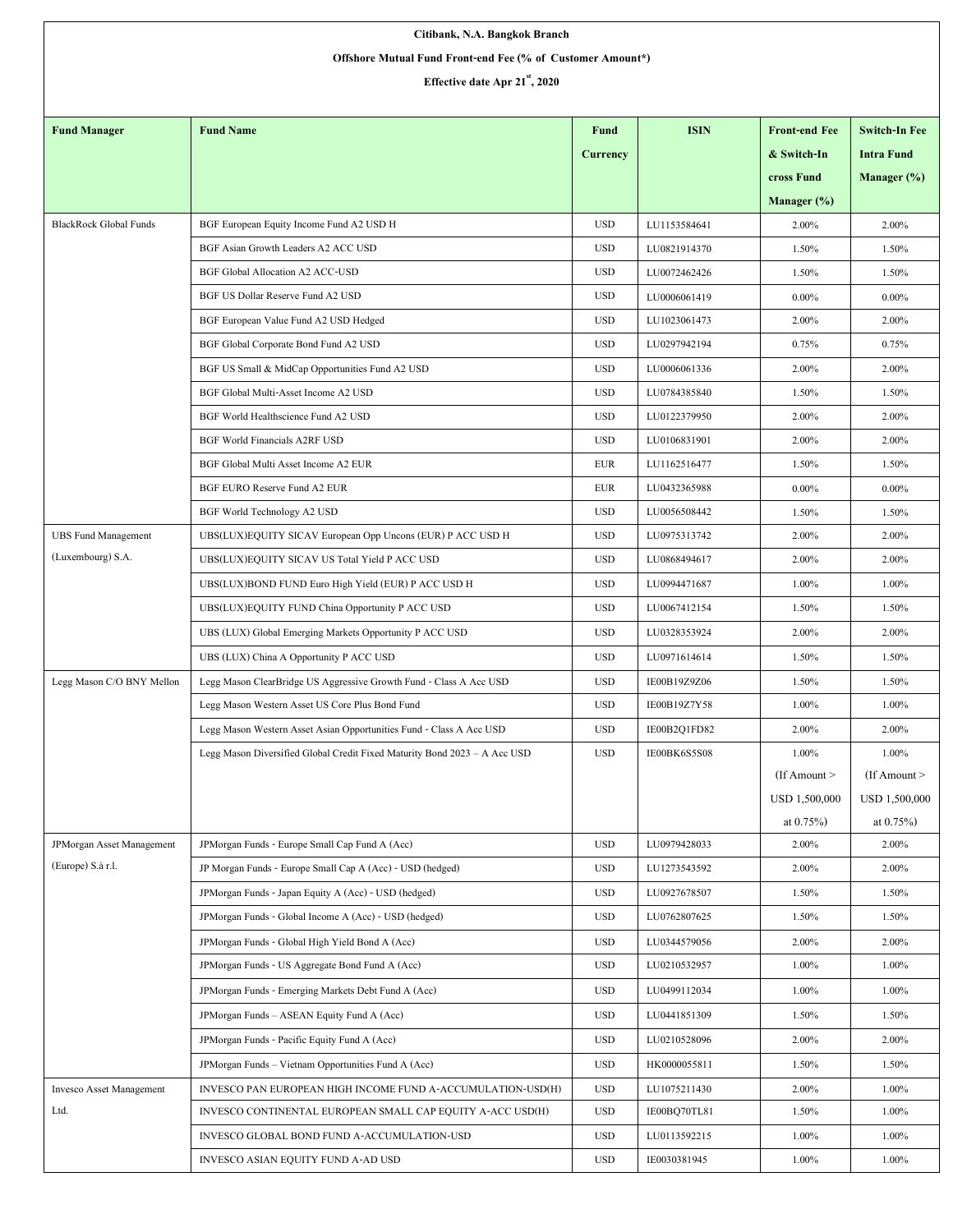|                                                 | INVESCO GLOBAL LEISURE FUND A - ACCUMULATION - USD                                | <b>USD</b> | LU0052864419 | 1.25%                      | 1.00%                      |
|-------------------------------------------------|-----------------------------------------------------------------------------------|------------|--------------|----------------------------|----------------------------|
|                                                 | INVESCO CONTINENTAL EUROPEAN SMALL CAP EQUITY FUND A EUR AD<br><b>SHARE – EUR</b> | <b>EUR</b> | IE00BWV0GH19 | 1.50%                      | 1.00%                      |
| PIMCO Global Advisors                           | PIMCO GIS Income Fund - Class E Acc USD                                           | <b>USD</b> | IE00B7KFL990 | 1.00%                      | 1.00%                      |
| (Ireland) Limited                               | PIMCO GIS Global Bond Fund - Class E Acc USD                                      | <b>USD</b> | IE00B11XZ210 | 0.75%                      | 0.75%                      |
|                                                 | PIMCO GIS Global High Yield - Class E Acc USD                                     | <b>USD</b> | IE00B1D7YM41 | 1.50%                      | 1.00%                      |
|                                                 | PIMCO GIS Diversified Income Fund - Class E Acc USD                               | <b>USD</b> | IE00B1D7YK27 | 1.50%                      | 1.00%                      |
| AllianceBernstein                               | AB Emerging Markets Multi Asset Portfolio - Class A USD                           | <b>USD</b> | LU0633140560 | 2.00%                      | 2.00%                      |
| (Luxembourg) S.à r.l.                           | AB Low Volatility Equity Portfolio USD - Class A USD                              | <b>USD</b> | LU0861579265 | 1.50%                      | 1.50%                      |
|                                                 | AB American Income Portfolio - Class A2 USD                                       | <b>USD</b> | LU0095030564 | 1.00%                      | 1.00%                      |
|                                                 | AB Global High Yield Portfolio - Class A2 USD                                     | <b>USD</b> | LU0102830865 | 2.00%                      | 2.00%                      |
|                                                 | AB SICAV I - Low Volatility Equity Portfolio A EUR H Acc                          | EUR        | LU0861579778 | 1.50%                      | 1.50%                      |
|                                                 | AB European Equity Portfolio A USD H                                              | <b>USD</b> | LU1035777561 | 2.00%                      | 2.00%                      |
|                                                 | AB European Equity Portfolio A EUR                                                | <b>EUR</b> | LU0124675678 | 2.00%                      | 2.00%                      |
|                                                 | AB Mortgage Income Portfolio A2 USD                                               | <b>USD</b> | LU1021288185 | 1.00%                      | 1.00%                      |
|                                                 | AB American Growth Portfolio A USD                                                | <b>USD</b> | LU0079474960 | 1.50%                      | 1.50%                      |
|                                                 | AB Low Volatility Total Return Equity Portfolio A USD                             | <b>USD</b> | LU1934455194 | 1.00%                      | 1.00%                      |
| Schroder Investment                             | Schroder ISF US Small & Mid-Cap Equity                                            | <b>USD</b> | LU0205193047 | 1.50%                      | 1.00%                      |
| Management (Singapore)                          | Schroder ISF Japanese Opportunities Fund                                          | <b>USD</b> | LU0943300680 | 1.50%                      | 1.00%                      |
| Limited                                         | Schroder ISF Asian Equity Yield                                                   | <b>USD</b> | LU0188438112 | 2.00%                      | 1.00%                      |
|                                                 | Schroder Asian Income USD (Hedged) Acc                                            | <b>USD</b> | SG9999016844 | 1.50%                      | 1.00%                      |
|                                                 | Schroder Global Target Return A Acc USD                                           | <b>USD</b> | LU1516354237 | 1.00%                      | 1.00%                      |
|                                                 | Schroder SSF Fixed Maturity Bond 2023 A Acc USD                                   | <b>USD</b> | LU1947548258 | 1.00%                      | 1.00%                      |
|                                                 | Schroder ISF Global Credit Income                                                 | <b>USD</b> | LU1737068558 | 0.75%                      | 0.75%                      |
|                                                 | Schroder SSF Fixed Maturity Bond VI A Acc USD                                     | <b>USD</b> | LU2097434778 | 1.00%                      | 1.00%                      |
|                                                 |                                                                                   |            |              | $($ If Amount $>$          | $($ If Amount $>$          |
|                                                 | Schroder SSF Fixed Maturity Bond VI A Dist USD                                    | <b>USD</b> | LU2097434851 | USD 1,500,000              | USD 1,500,000              |
| Franklin Templeton Investment                   | Franklin NextStep Stable Growth Fund                                              | <b>USD</b> | LU1350350259 | at $0.75%$<br>1.50%        | at $0.75%$<br>1.00%        |
| (Asia) Ltd                                      | Franklin NextStep Balance Growth Fund                                             | <b>USD</b> |              |                            |                            |
|                                                 |                                                                                   |            |              |                            |                            |
|                                                 |                                                                                   |            | LU1350350846 | 1.50%                      | 1.00%                      |
|                                                 | Franklin NextStep Dynamic Growth Fund                                             | <b>USD</b> | LU1350351653 | 1.50%                      | 1.00%                      |
|                                                 | Templeton Emerging Markets Smaller Companies Fund                                 | <b>USD</b> | LU0300738514 | 2.00%                      | 1.00%                      |
|                                                 | Franklin Technology Fund                                                          | <b>USD</b> | LU0109392836 | 2.00%                      | 1.00%                      |
| Allianz Global Investors Asia                   | Allianz Global Artificial Intelligence AT USD                                     | <b>USD</b> | LU1548497426 | 2.00%                      | 2.00%                      |
| Pacific Limited                                 | Allianz Dynamic Asian High Yield Bond AT USD                                      | <b>USD</b> | LU1543697327 | 1.00%                      | 1.00%                      |
|                                                 | Allianz Income and Growth AT USD                                                  | <b>USD</b> | LU0689472784 | 1.00%                      | 1.00%                      |
|                                                 | Allianz Income and Growth AT EUR H                                                | EUR        | LU1070113664 | 1.00%                      | 1.00%                      |
|                                                 | Allianz Thematica AT USD                                                          | <b>USD</b> | LU1917777945 | 1.50%                      | 1.50%                      |
| <b>Fidelity International</b>                   | Fidelity Funds - Asian High Yield Fund A Acc USD                                  | <b>USD</b> | LU0286668453 | 1.00%                      | 1.00%                      |
|                                                 | Fidelity Funds - China High Yield Fund A Acc USD                                  | <b>USD</b> | LU1313547462 | 1.00%                      | 1.00%                      |
|                                                 | Fidelity Funds - Emerging Markets Fund A Acc USD                                  | <b>USD</b> | LU0261950470 | 2.00%                      | 1.00%                      |
|                                                 | Fidelity Funds - Global Dividend Fund A Acc USD                                   | <b>USD</b> | LU0772969993 | 1.50%                      | 1.00%                      |
|                                                 | Fidelity Funds - Global Technology Fund A Acc USD                                 | <b>USD</b> | LU1046421795 | 1.00%                      | 1.00%                      |
|                                                 | Fidelity Funds - US Dollar Bond Fund A Acc USD                                    | <b>USD</b> | LU0261947682 | 1.00%                      | 1.00%                      |
|                                                 | Fidelity Funds - Asia Pacific Opportunities Fund A Acc USD                        | <b>USD</b> | LU2008162690 | 2.00%                      | 1.00%                      |
| Aberdeen Standard Investment<br>Luxembourg S.A. | Aberdeen Standard SICAV I - Global Bond Fixed Maturity 2023 Fund A Acc USD        | <b>USD</b> | LU2004512799 | 1.00%<br>$($ If Amount $>$ | 1.00%<br>$($ If Amount $>$ |
|                                                 |                                                                                   |            |              | USD 1,500,000              | USD 1,500,000              |